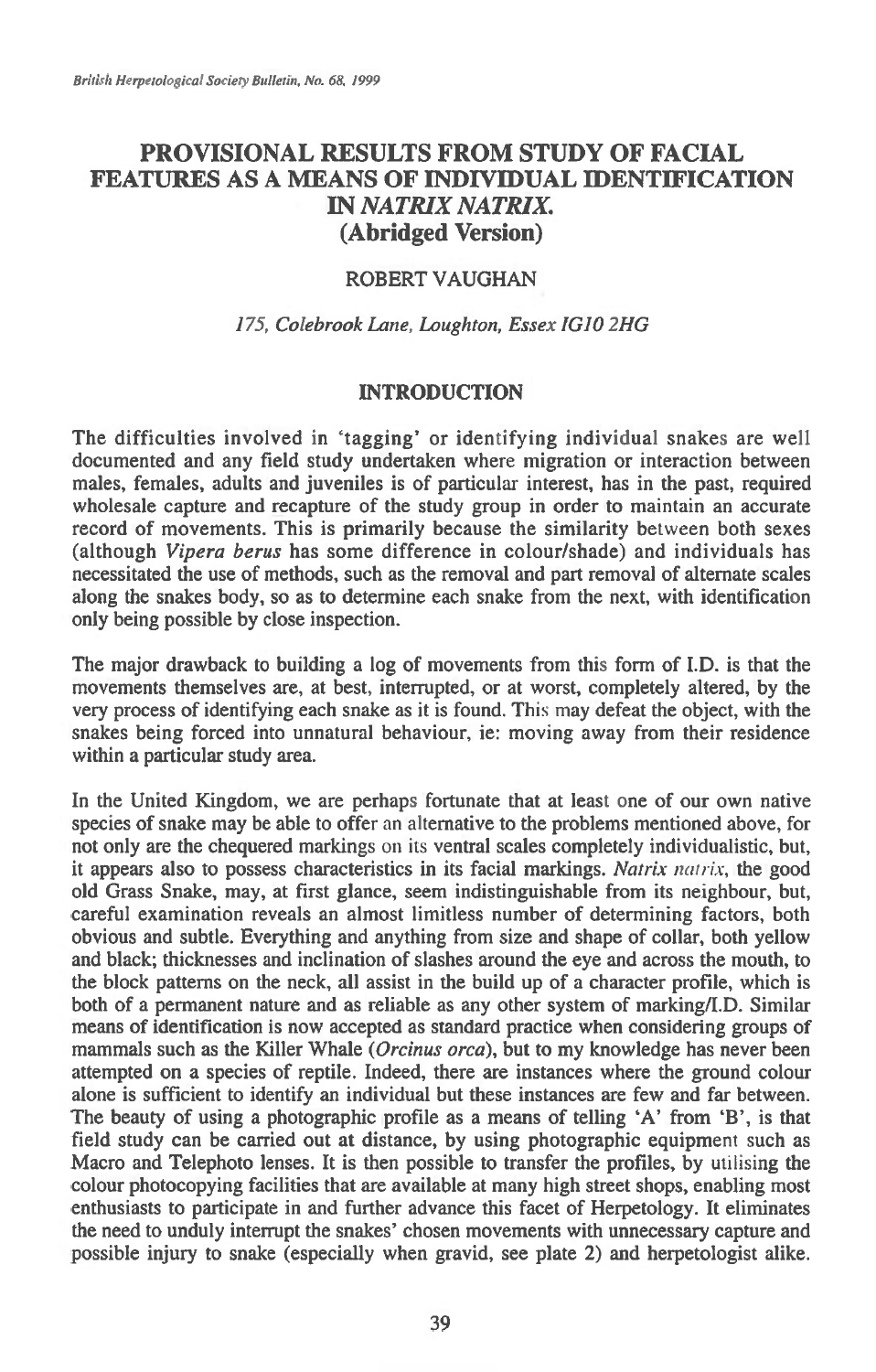Anybody that has tried to corner *Natrix natrix* when in a pond will no doubt appreciate the difficulties involved in a repeated capture technique, especially when the pond is up to twenty feet deep, and it is here that the photographic option is preferrable by being more practical. The study itself is only limited by the presence and height of herbage, especially in late Summer, and from experience, any similar studies should concentrate the strengths of the photographic option in the early Spring to early Summer before new growth has become established.

# **PHOTOGRAPHIC STUDY**

The opportunity came to test the limitations of the photographic technique when, in 1994, a random search of several areas was carried out by the author, and revealed that a sizeable group of Grass Snakes was apparent in a location that could fairly easily be monitored for activities, such as mating. Readers may recall that 1994 had especially hot weather in March and April, but an exceptionally cold June, so that numbers of female Grass snakes died, apparently egg bound. It was during the search above that 3 mature females were found lifeless, but in a gravid condition, and an on site post mortem examination of one of the corpses revealed what appeared to be a ruptured spleen. Advice was sought from local snake keepers regarding this observation and the general consensus of opinion was that freak weather had been to blame. It was then decided that an attempt at a log record of the local population would require more than a simple number count, in order to monitor the group, and **'mug shots'** seemed the ideal solution. Since that date it has been noted that the group appears to remain at around 20 in number, although, the reasons for this will be discussed later in the conclusions. It has also been noted that when considering this study group, although the faces of each individual have been found to be all **but** symmetrical, (see plates 3, 4 and 5), in rare instances the block patterns of the neck may differ slightly and would require both left and right profile **'mug shots'** to be completely sure of identification.

Obviously, when Natrix natrix moves into water, the section of body most prominent and which is therefore clearly visible, is its head and neck; and this fact has greatly assisted this study, as the study area included a lake frequented by the group. It was, and is, relatively easy to record movement and interaction, from the moment that the group emerges from hibernation through to the early Summer migration to the lake, but throughout July becomes progressively more difficult with increasing obstructions to the line of sight. Since this study has started (in varying degrees of intensity since 1994), several interesting aspects, both physiological and behavioural, have been noted. The first and possibly most important, not least because of its implications in terms of predicting climatic change, is that mating can and does take place at lower temperatures than was previously considered. A mating pair were photographically recorded on the 18th of March 1998, when the temperature did not rise above 13°C. Previous estimates indicated that the male would only be 'triggered' into sexual activity at 18-21°C. Having established and recorded this lower trigger to sexual activity, the capture of a juvenile on May 28th 1996, which had just sloughed measuring 205mm and which was previously thought to be the result of an 'over wintered egg', may have been the result of an extremely late Autumn mating and egg laying in very early Spring. This would also provide a satisfactory explanation for the observations in plate 1, where a gravid female appeared awaiting ovulation on 5th June 1998, and yet displayed mating behaviour (a pronounced physical jerking and entwining of tails) just seven days later on the 12th June 1998. This is important in that it could point to the Grass Snakes being capable of "Double Clutches" in any one year, provided that conditions were suitable. It is doubtful that such observations and recordings could have been made using repeated capture techniques.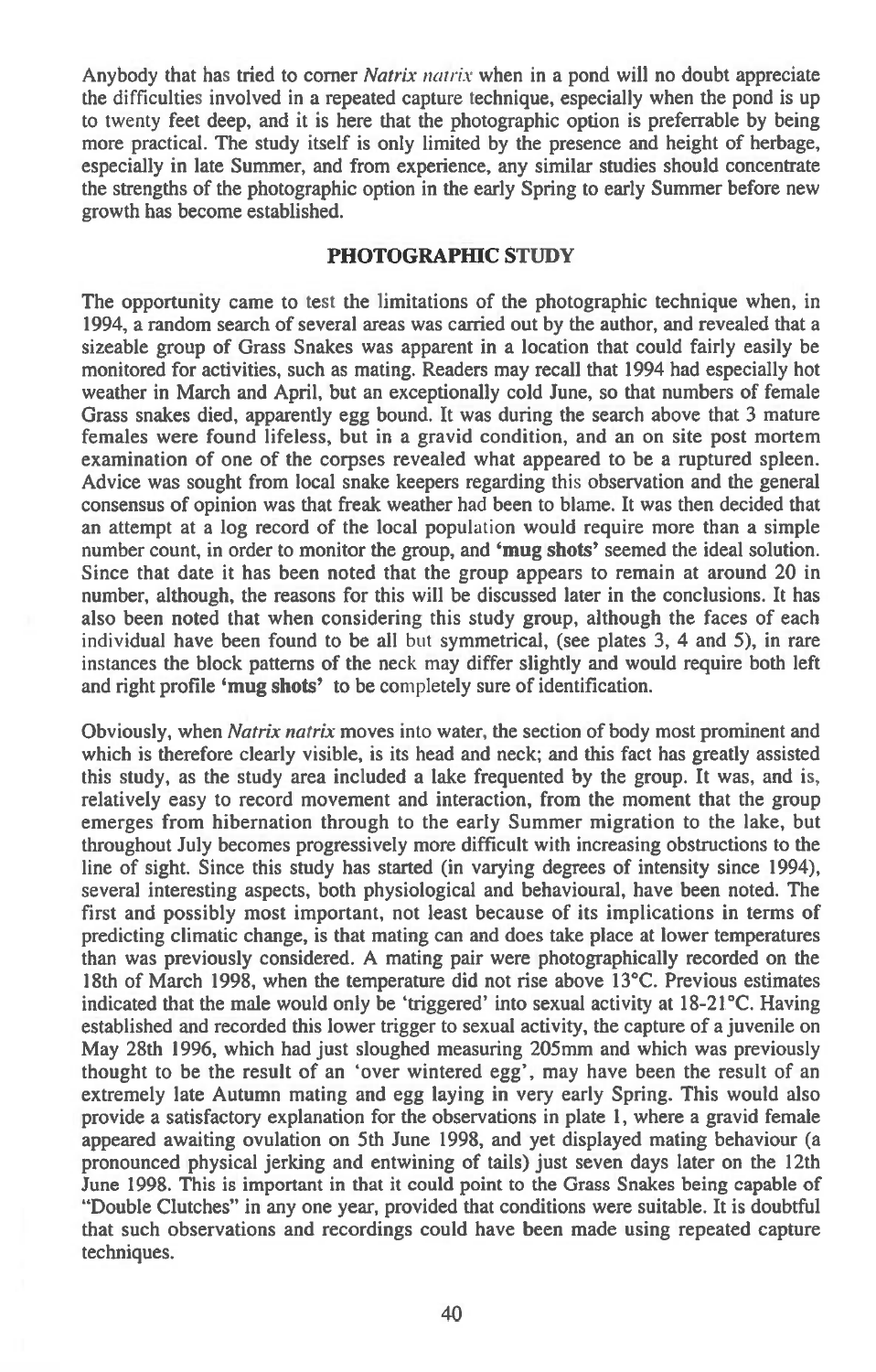From the examples within the group of some sixteen positively identified individuals (and maybe four or so not yet photographed in sufficient detail to determine) in behavioural terms, it appeared far more common for the female to hiss as a form of defence, especially in the more mature individuals, which tend to protest in this manner long after capture. Both male and female discharged the usual foul smelling secretion that one expects in roughly equal quantities. Preliminary sexing was assumed visually, (which appears quite reliable in the field) as the mature female (it is more difficult with juveniles/sub adults) has a noticeably more triangular head as opposed to the rather more slender and elongated head of the male. Obviously, once a pair is identified in the mating process, both individuals are recorded photographically so that further sexing is unnecessary. Probing was not used as it was deemed to be unwise when mating would be imminent and the author wished to avoid inhibiting reproduction. Capture and recording of individuals was always most successful on generally overcast days, which were obviously too cool for the snakes to actively seek prey, but where intermittent sunshine provided the incentive for the snakes to bask continually. Occasionally when in the process of shedding, the Grass Snakes were found coiled in light drizzle and were disinclined to move, even when physically disturbed. The crucial factor appeared to be strength of wind. On any occasion where similar climatic conditions applied, but where the breeze had begun to move the surrounding grass and vegetation, all the snakes returned to their covered quarters. Quite often these quarters included large logs where splits and holes allowed access into the rotting timber behind the bark; within the roots systems of live trees as well as deep within the banks of mature Heather and Bramble. In Summer, these hideaways are often replaced by the simple bank overhangs around the lake, or beneath piles of old leaves.

#### **LOCALITY INFORMATION ON STUDY AREA**

The area of study chosen for the provisional examination of the photographic technique was an area of approximately six acres within Epping Forest, Essex, which stands as a scrubby clearing at the north, with an open aspect of grass, Heather *(Calluna vulgaris),*  Bracken *(Pteridium aquilinum),* young Birch *(Betula pendula)* and occasional mature Oak *(Quercus robur),* which then enters heavier woodland as progress is made south, until reaching the valley's lake. The lake itself is "connected" to the scrubby clearer plain by two ditches, conveniently situated at each side of the plain and which each provide a "migration passageway" down to the lake, as they promote the growth of Bramble *(Rubus fruticosus)* and thick vegetation that, in turn, provides the essential cover to enable the snakes to overcome the clear floor of the heavy forest in-between. This is especially significant because at one stage along the route a car park is situated just a few metres distant which is visited regularly by members of the public. The lake is open to angling; however, the northern end has restrictions and has a healthy fringe of Reeds *(Phragmites communis)* with a boggy marsh like appearance and banks which overhang in places providing extra cover at intervals.

Hibernation takes place on the plain, in old Rabbit burrows that are situated at both the mid and northern ends of the clearing but only in those that have been excavated into slightly higher banks or mounds than that of the surrounding area in general. The first appearances in 1998 did not take place until the beginning of March, when the air temperature was 8°C, despite the warm February, however, as previously mentioned, mating followed shortly after in the surrounding Bracken and Heather. In previous years it has been noted that the majority of snakes start to move toward the lake in late April, early May, and further mating takes place in the fringes of the heavier woodland. More mature females are the last to be seen on the plain, as late as mid June, and this is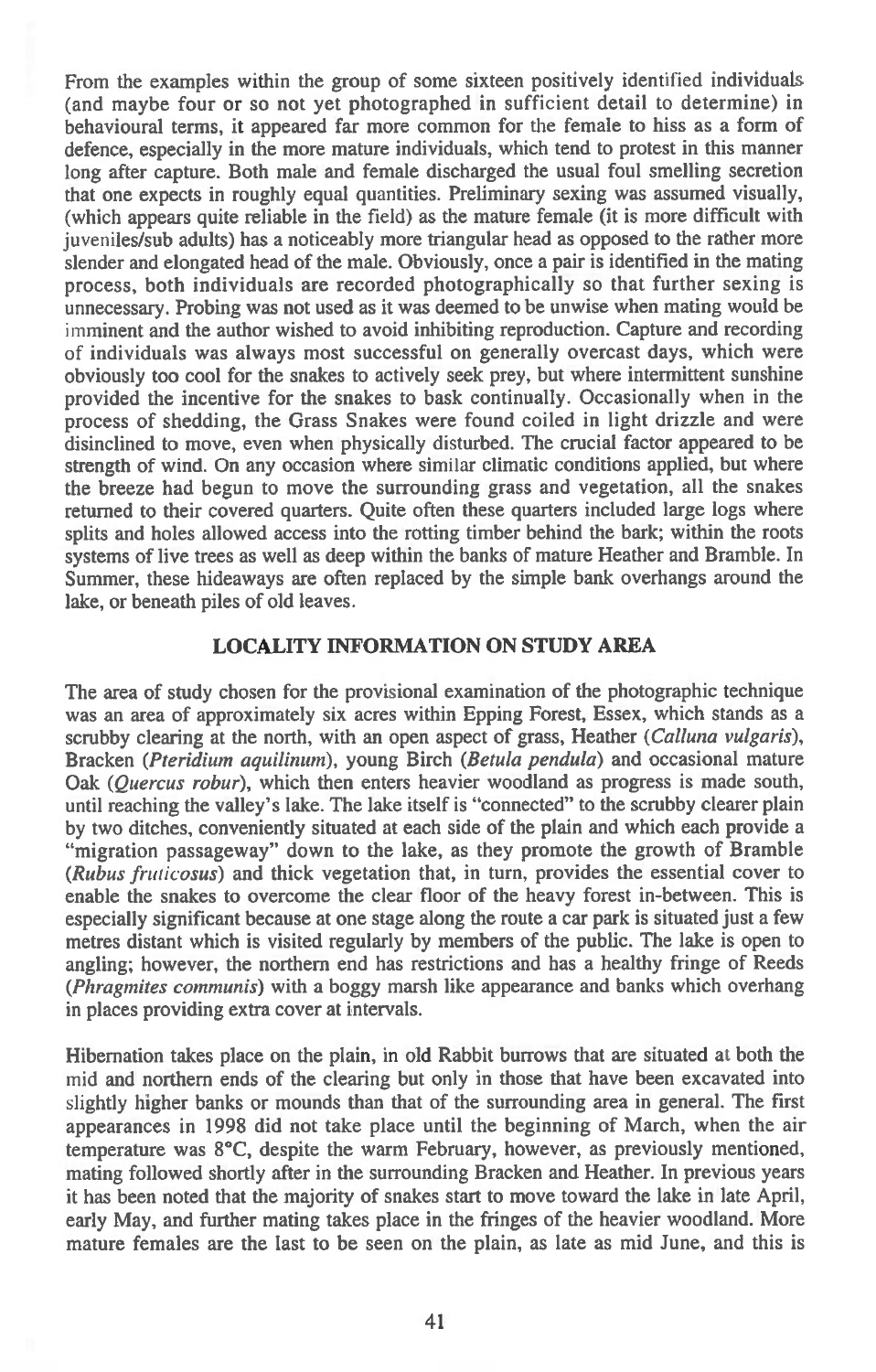perhaps due to older individuals having a preference for particular egg laying sites, or that they have mated for a second time and will only move on when ovulation is complete. However, previous sightings also suggest that they at least visit the lake with the males and return to the plain in late May. Temporary migration? Such a complex pattern of movement can only be unravelled with time.

The lake is some 300 metres from the northern part of the plain, and it is therefore possible that migration is not too arduous a trek for adult females to endure more than once a year. What the study has set out to prove though, is that the twenty or so individuals that make this journey, do so year after year for the duration of their lifetimes and barring untimely interruption, are habitual in their activities. What is yet to be determined is where most of the twenty individuals migrate to between mid July and October as they appear to leave the pond to the newly hatched and yearlings/ juveniles. What is also unclear is why the size of the study group remains more or less constant, and what proportion of newly hatched go on to maintain the group or move away to other quarters in the forest. It is intended to promote a wider and wider search of the surrounding areas during this time until the fuller picture can be completed.

It should not be assumed that this group is in any way an average population by division per acre, as the suitable habitat found here is equalled only once or twice within the whole of Epping Forest, with vast areas of heavy woodland and spaces which are more accessible to the public for recreational purposes being void of a Grass Snake population. This study will not attempt to examine the peculiarities of the forest population as a whole as this may lead to a less intense study of actual behaviour within the group itself. Of those twenty or so group members there are only six exceptionally large females; however, when considering the losses of females in 1994, the ratio between the sexes appears to favour a higher count of females in each clutch. [see conclusions]

By monitoring the snakes by photographic means, the previous haphazard study of personal log sightings can be replaced with a far more complex picture of movements and interactions and it is possible, for instance, to record newer snakes to the area, and those individuals that did not reappear following hibernation. It can provide a much more exact information on mating habits and provide clues as to the incidence of 'inter breeding' (if any), and what effect this may have on the population. Ultimately, the continued study will reveal average longevity of male and female and exact weight per year ratios upon emergence. Weights and lengths have begun to be recorded within the study group and apologies are made for the approximation of measurements but this was because it proved difficult to pin point millimetres when the snakes would not keep still!!!

Up to this point in time, 'identical twins' have not been noted in the study area, and those that have strong similarities between facial markings have some tell tale giveaway in collar and neck; however, it may be fair to assume that if any example of 'twins' exists, then they may well be from the same clutch of eggs and indeed related. Occasionally, there are individuals that appear that do not need close inspection to be able to identify them, for example, one animal found was almost leucistic, with few markings, and another had two bold green stripes along the length of the back.

It is hoped that other members can offer advice if similar studies have been carried out and how this study may yet be refined further.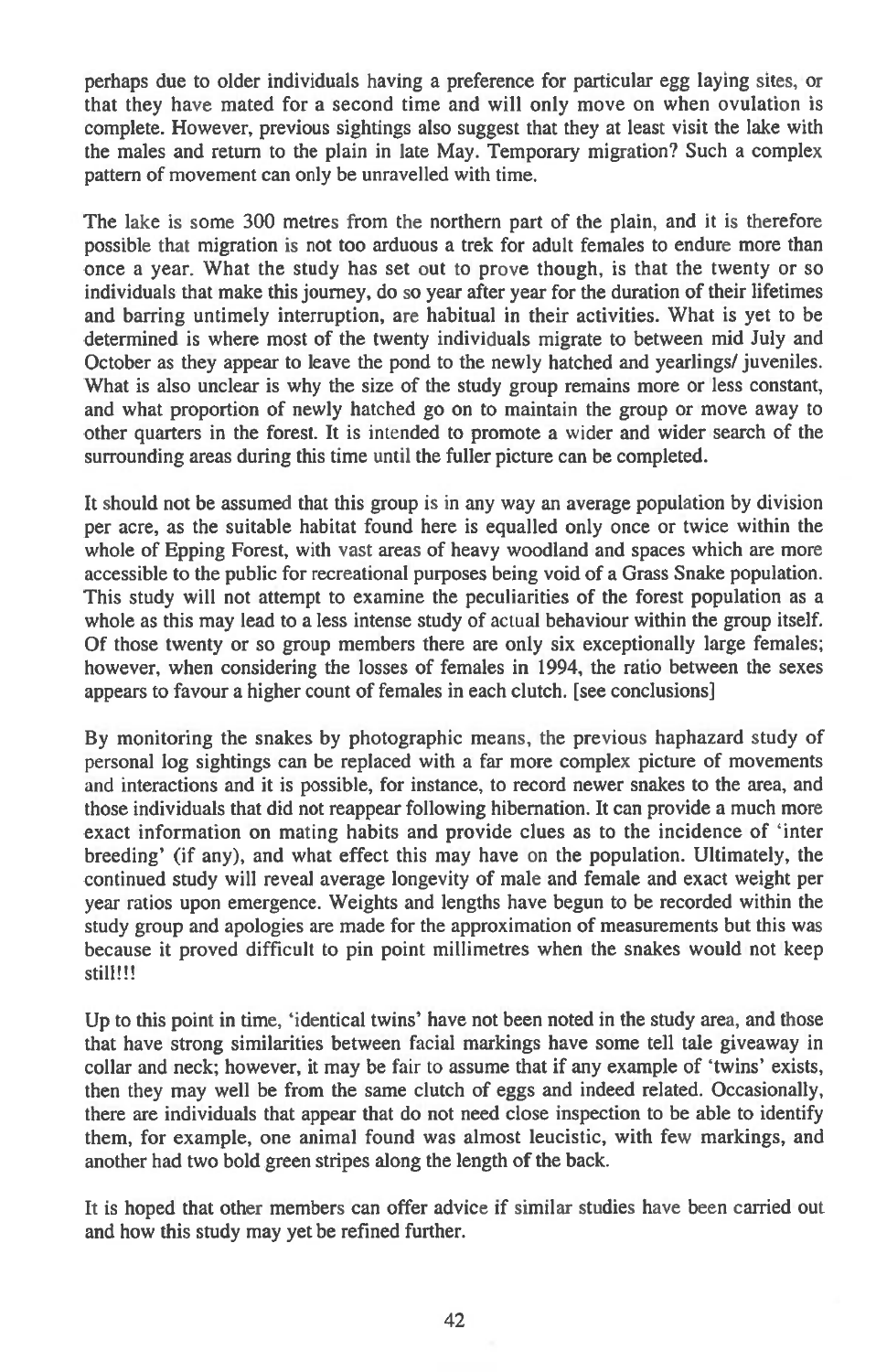#### **CONCLUSIONS**

Several conclusions are to be made from the provisional study and which appear to contradict previous assumptions made in relation to *Natrix natrix.* Firstly, *Natrix natrix,*  although tending to travel further afield than the Adder *(Vipera berus)* are nonetheless creatures of habit and predictable in their behaviour. Once the habitual tendencies of the study group have been established, over a period of several years if necessary, it is possible to predict where and when certain individuals will appear in relation to the study area, especially during Spring and early Summer.

It is apparent from the weight length ratios observed that females will definitely consume prey items before egg laying and during mating. How else can a female recorded at 5 centimetres shorter than another record a weight of nearly hundred grammes in excess. Although there is not a weight/length ratio for an individual snake, mainly because prey items can drastically affect the weight of a snake at any given time, if earlier studies are considered (ie. Malcolm Smith) using just a length measurement to determine age, then males are mating within three years from hatching and have an average length of 24 inches/61 cms. The average length of mating females this year were 38 1/2 inches/98cms in comparison. The largest female in the group measured 43 inches/ 110 cms. The longest confirmed male was 26 inches/66 cms.

Mating takes place at temperatures at around 13°C and above and is not necessarily interrupted when the snakes are disturbed. Both pairs shown in the attached plates were locked together, before, during, and after capture. Females may mate more than once a year! To the author's knowledge this has not been previously considered.

For the sake of more accurate study, it may be beneficial to install artificial egg laying sites within the study area which are fully accessible so that:-

1) Upon hatching, each snake can be photographically recorded and compared to other members of the same clutch to log similarities.

2) Accurate temperature readings can be taken daily during the incubation of the eggs, under normal climatic conditions, as this may determine the frequency of males/females in the sexes ratio. Previous studies on colubrid Milk Snakes *(Lampropeltis trangulum campbelli)* have suggested that lower average temperatures during incubation can produce higher rates of female offspring, and this would provide an explanation as to the fact that there seems to be an inbalance toward females within the study group in general despite female losses in 1994.

3) Accurate records of clutch sizes could be kept merely by logging each visit per female and then counting the eggs deposited. This would also assist in the calculation of length and age of individual to clutch size without the need to harm any of the study group for use in post mortem examinations.

Prey items may not be preferential but merely coincidental with the location of the study group and at any given time of year. In other words, it seems unlikely that *Natrix natrix*  will pass up the opportunity to take a toad because a frog may be nearby. If this were the case, this would lead to the expectation of finding large numbers of Grass Snakes around ponds mainly inhabited by frogs, and several such ponds exist within the forest but which do not hold a Grass Snake population. Similarly, the expectation would also be of finding Grass Snakes only on clearings where there are frogs in sufficient numbers to sustain the group. Again, definitely not the case when considering this study group.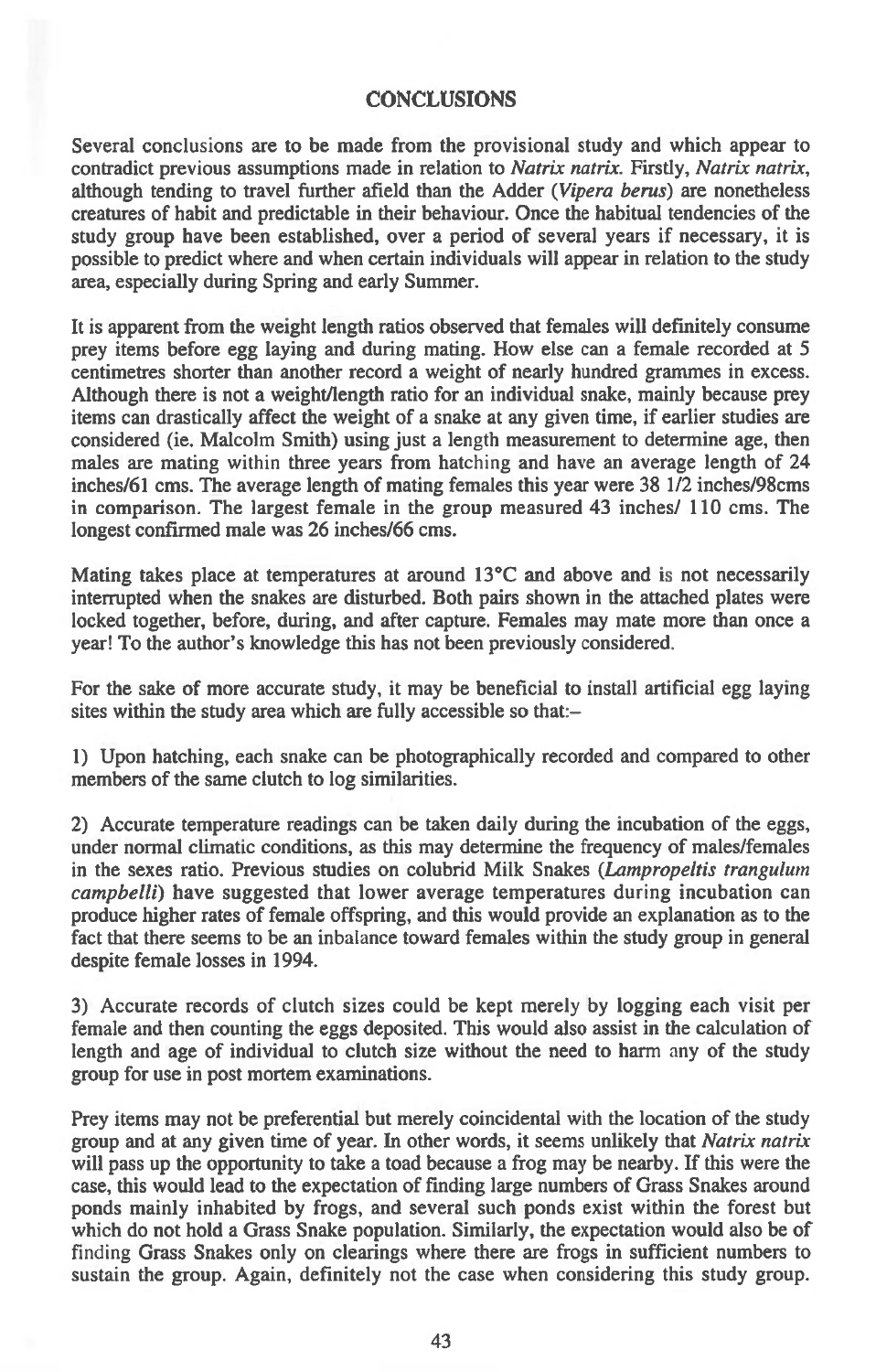**During four years of study there has not been a single sighting of a frog on the plain, although they appear in large numbers around the lake itself during the transition from aquatic to terrestrial froglets. This may of course hold the key to the study itself, in that migration in** *Natrix natrix* **may be a circular affair, constantly moving in the pursuit of prey throughout the year and leading inevitably back to the hibernation site. This would satisfy the observation that Grass Snakes make their way to the lake/pond as quick as they can, not only because newts are still active, but, because small fish tend to be spawning at this time of year and therefore easier to catch. It has been noted on more than one occasion that when a fish has been grasped/captured by** *Natrix natrix,* **it is usually held aloft until consumed. This sometimes involves the snake in a difficult turnaround procedure as it reverses tail first from the water's edge, presumably because the prey is too heavy to lift over the muddier fringes of the lake with forward motion.** 

**Apart from the isolated instances of colour variation, no alien snakes have been noted within the area of study.** 

# **ACKNOWLEDGEMENTS**

**The author is grateful to the Corporation of London for their efforts in coordinating works within Epping Forest which keep the plains free from encroachment by heavier forest. Without the continued efforts of the Corporation and the many forest volunteers that work tirelessly in clearance etc, this project of study could never have been started and certainly would never reach conclusion.** 

*Ed Note: the author provided a large number of plates and a map to illustrate this article and the points made therein, but because of inadequate resolution of the original*  material, it *has been possible to reproduce only a few of these.* 



**Plate 1: Female facing left displaying mating behaviour with 2 males. June 12th 1998, 7 days after egg laying. See also other gravid female centre right.**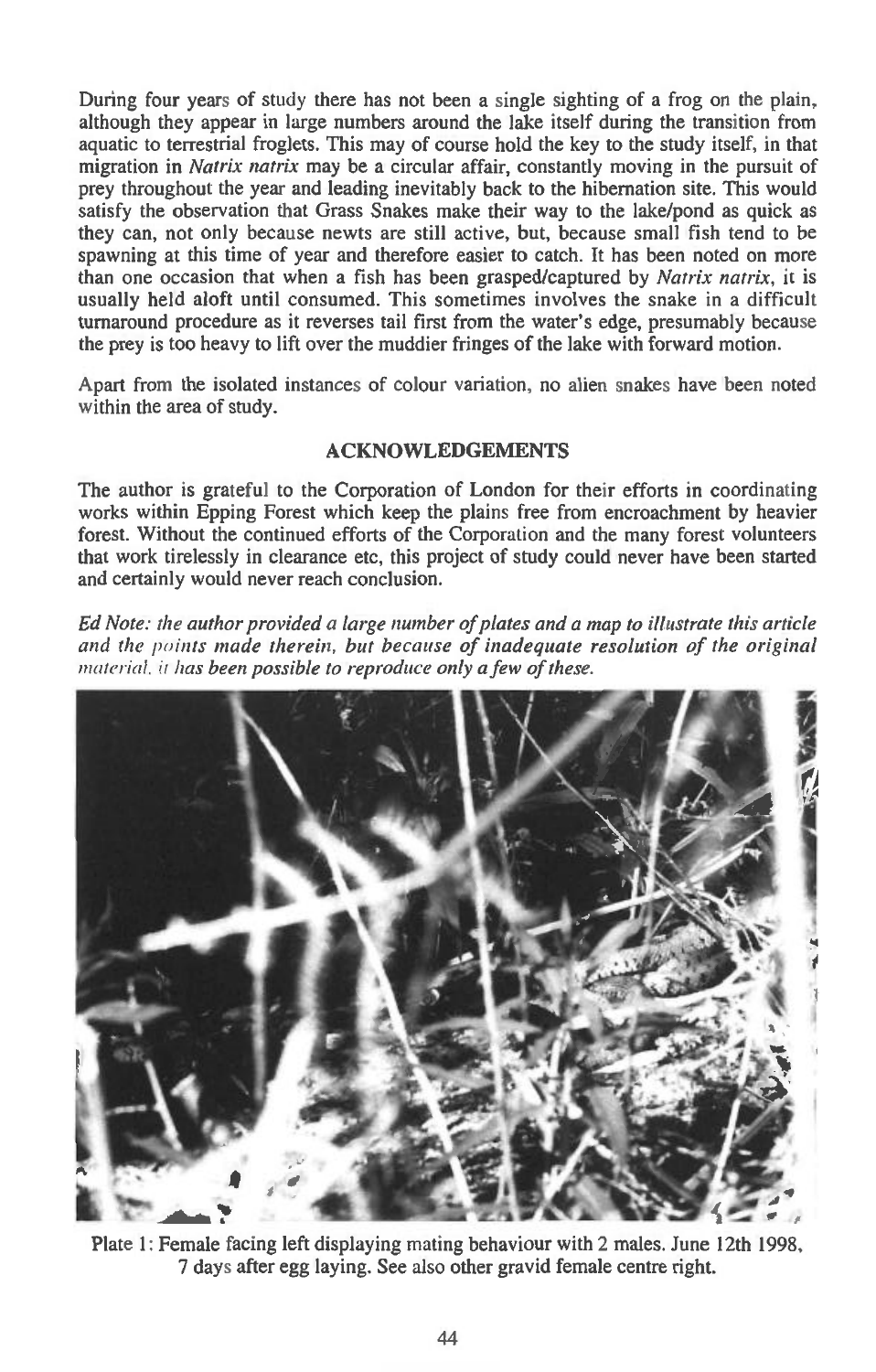

Plate 2: June 5th 1998. Female *Natrix natrix* awaiting ovulation late p.m.



Plates 3 **and 4: Examples of** *Natrix natrix* **head markings referred to in text.**